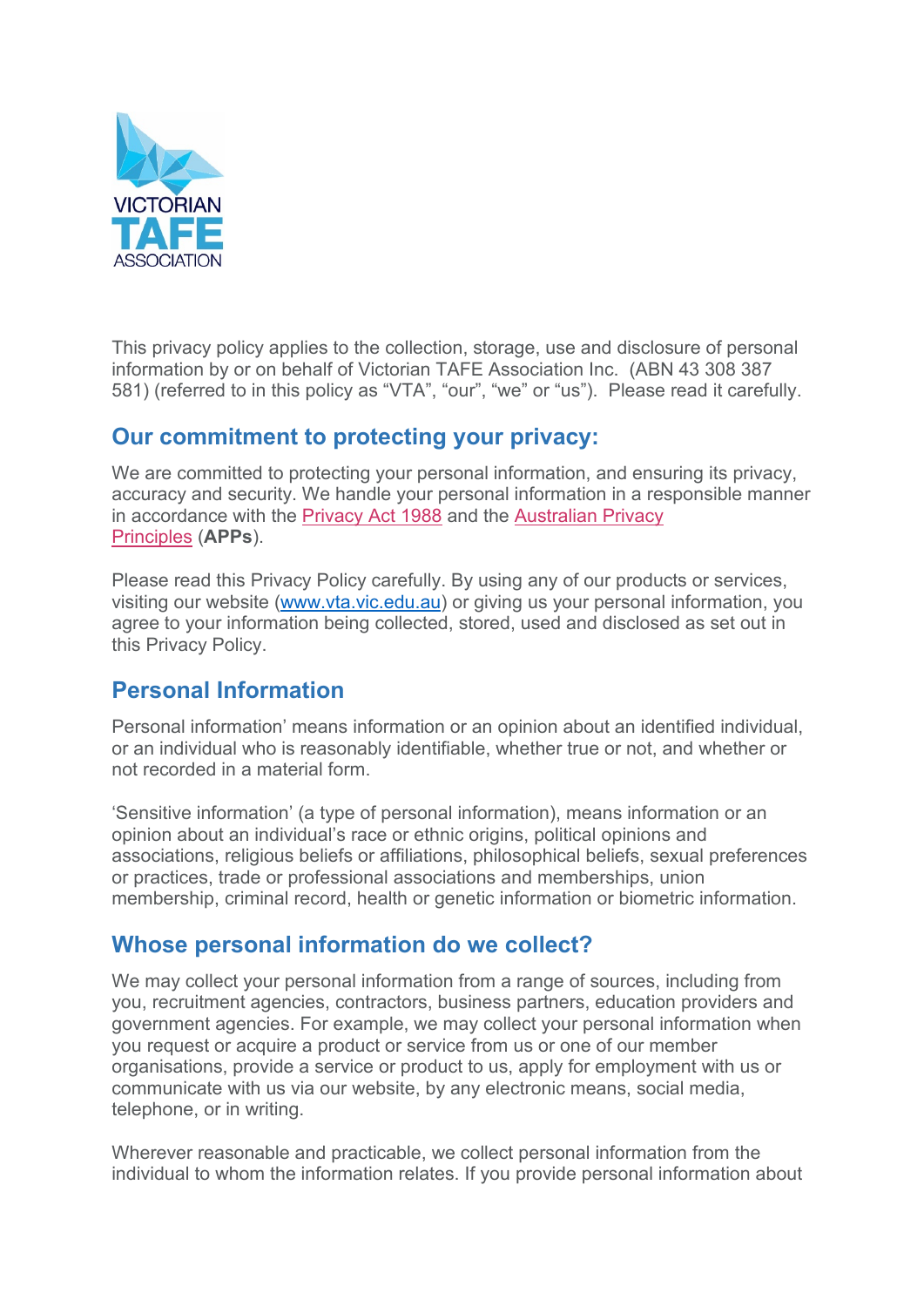someone other than yourself, you agree that you have that person's consent to provide the information for the purpose for which you provide it to us. You also agree that you have told the person about this Privacy Policy and where to find it.

### **What types of personal information do we collect and hold?**

The personal information we collect includes:

- Names, addresses, e-mail addresses, phone numbers, payment details, occupation and other information to assist us in conducting our business, providing and marketing our products and services.
- information about staff and directors, as required in the normal course of human resource management and the operation of a business;
- Information about current and previous VTA suppliers, clients and member organisations with whom VTA has dealings and information about individuals studying with, or has studied with, a current or past member organisation
- We will only collect your sensitive information: if you have consented to us doing so – for example, as part of information collected about directors and employees for company and human resource management purposes; or where required or permitted by law.

### **How do we collect personal information?**

We only collect personal information by lawful and fair means. We usually collect personal information from:

- Face-to-face meetings, interviews and telephone calls
- Business cards
- Electronic Communications for example, e-mails and attachments; forms filled out by people, including as part of acquiring a product or service from us
- Third parties for example, from organisations with whom you are studying, government agencies, recruitment agencies and your representatives, agents or providers and our website, including if you use it to contact us

#### **Why do we collect personal information?**

We collect the personal information necessary for us to provide you with the products and services you have requested from us; and to provide you with information about products and services that may be of interest to you; to improve the products and services we provide; and to enable us to conduct our business, including meeting our legal and regulatory obligations. If you do not provide your personal information, we may not be able to supply the requested product or service, employ you or otherwise deal with you.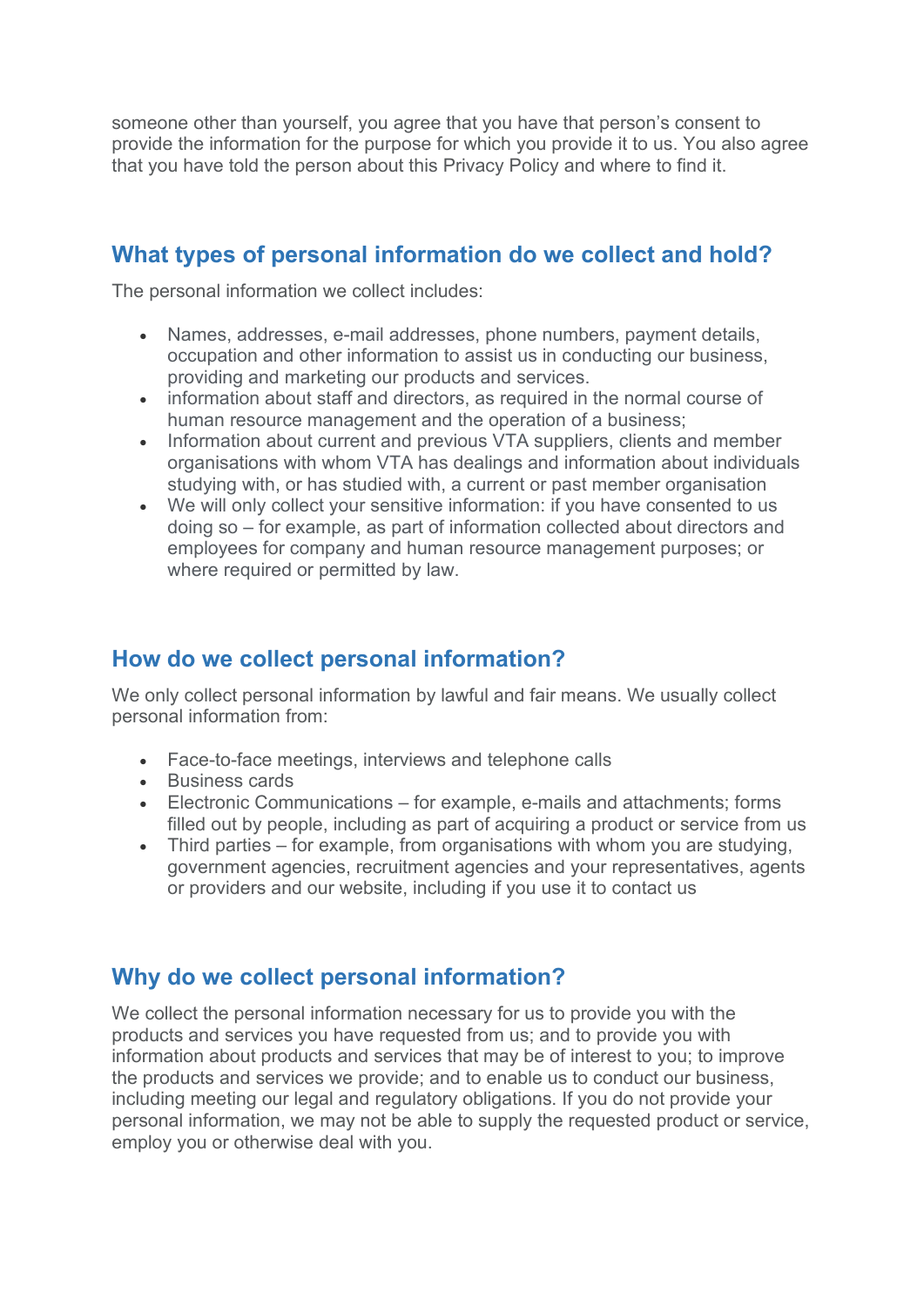# **How we deal with unsolicited personal information?**

If we receive personal information about you that we have not requested, and we determine that we could not have lawfully collected that information under the APPs had we asked for it, we will destroy or de-identify the information if it is lawful and reasonable to do so.

# **Do you have to disclose your identity when dealing with us?**

Where lawful and practicable, we will give you the option of interacting with us anonymously or using a pseudonym.

# **Use of personal information:**

We only use your personal information for the purpose for which it was provided to us, for related purposes or as required or permitted by law. Such purposes include:

- In the ordinary course of conducting our business. For example, supplying or acquiring products and services; responding to your enquiries and feedback; and providing information about our events, news, publications and products and services that may be of interest to you.
- Market research and product and service development, so that we are able to better understand our customers' needs and tailor our future products and services accordingly.
- Performing general administration, reporting and management functions. For example, invoicing and account management, payment processing, risk management, training, quality assurance and managing suppliers.
- Employment-related purposes, such as recruiting and providing services to staff.
- As part of a sale (or proposed sale) of all or part of our business; or other purposes related to or in connection with our business, including meeting our legal and contractual obligations to third parties and for internal corporate governance purposes.

# **Disclosure of personal information**

We may disclose, and you consent to us disclosing, your personal information to third parties:

- Engaged by us to provide products or services, or to undertake functions or activities, on our behalf. For example, processing payment information, managing databases, marketing, research and advertising.
- That are authorised by you to receive information we hold.
- That are our business partners, joint venturers, partners or agents.
- As part of a sale or merger (or proposed sale or merger) of all or part of our business. For example, we may disclose information to our external advisers, to potential and actual bidders and to their external advisors.
- Such as our external advisers, and government agencies. For example, where disclosure is reasonably required to obtain advice, prepare legal proceedings or investigate suspected unlawful activity or serious misconduct or as required or permitted by law.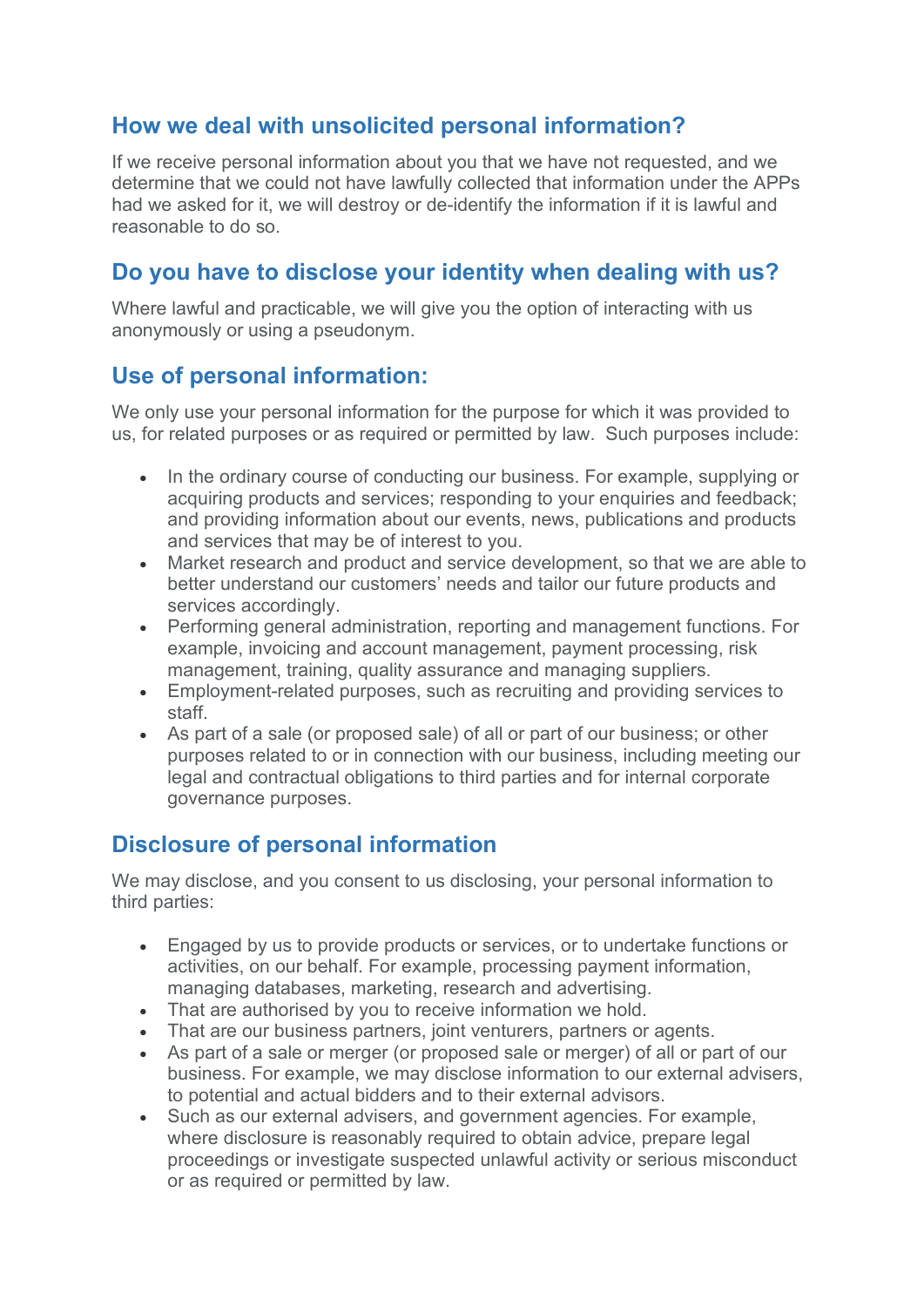We may disclose, and you consent to us disclosing, your personal information to any of our related bodies corporate whether located in Australia or overseas. If we disclose your personal information to a related body corporate, your information will be collected, stored, used and disclosed in accordance with this Privacy Policy and the APPs.

#### **Marketing use and disclosure:**

We may use and disclose your personal information (other than sensitive information) to provide you with information about our products and services that we consider may be of interest to you. You may opt out at any time if you do not, or no longer, wish to receive marketing and promotional material. You may do this by: contacting us via e-mail or in writing at the address below and requesting that we no longer send you marketing or promotional material; or where applicable, clicking the "Unsubscribe" button.

#### **Use or disclosure of sensitive information:**

We will only use or disclose your sensitive information for the purpose for which it was initially collected or for a directly related purpose, as required or permitted by law, or where you consent to the use or disclosure.

### **How is my personal information kept secure?**

We take reasonable steps to protect your personal information from misuse, interference, loss and unauthorised access, modification and disclosure. Such steps include: physical security over paper-based and electronic data storage and premises; computer and network security measures, including use of firewalls, password access and secure servers; restricting access to your personal information to employees and those acting on our behalf who are authorised and on a 'need to know' basis; retaining your personal information for no longer than it is reasonably required, unless we are required by law to retain it for longer; and entering into confidentiality agreements with staff, contractors and third parties.

Where we no longer require your personal information, including where we are no longer required by law to keep records relating to you, we will ensure that it is deidentified or destroyed.

# **Data quality:**

We take reasonable steps to ensure that your personal information is accurate, complete and up-to-date. However, we rely on you to advise us of any changes or corrections to the information we hold about you. If you consider that the information we hold about you is not accurate, complete or up-to-date, or if your information has changed, please let us know as soon as possible.

# **Access:**

You may request access to the personal information we hold about you by contacting us. We will respond to your request within a reasonable time. We will provide you with access to the information we hold about you unless otherwise